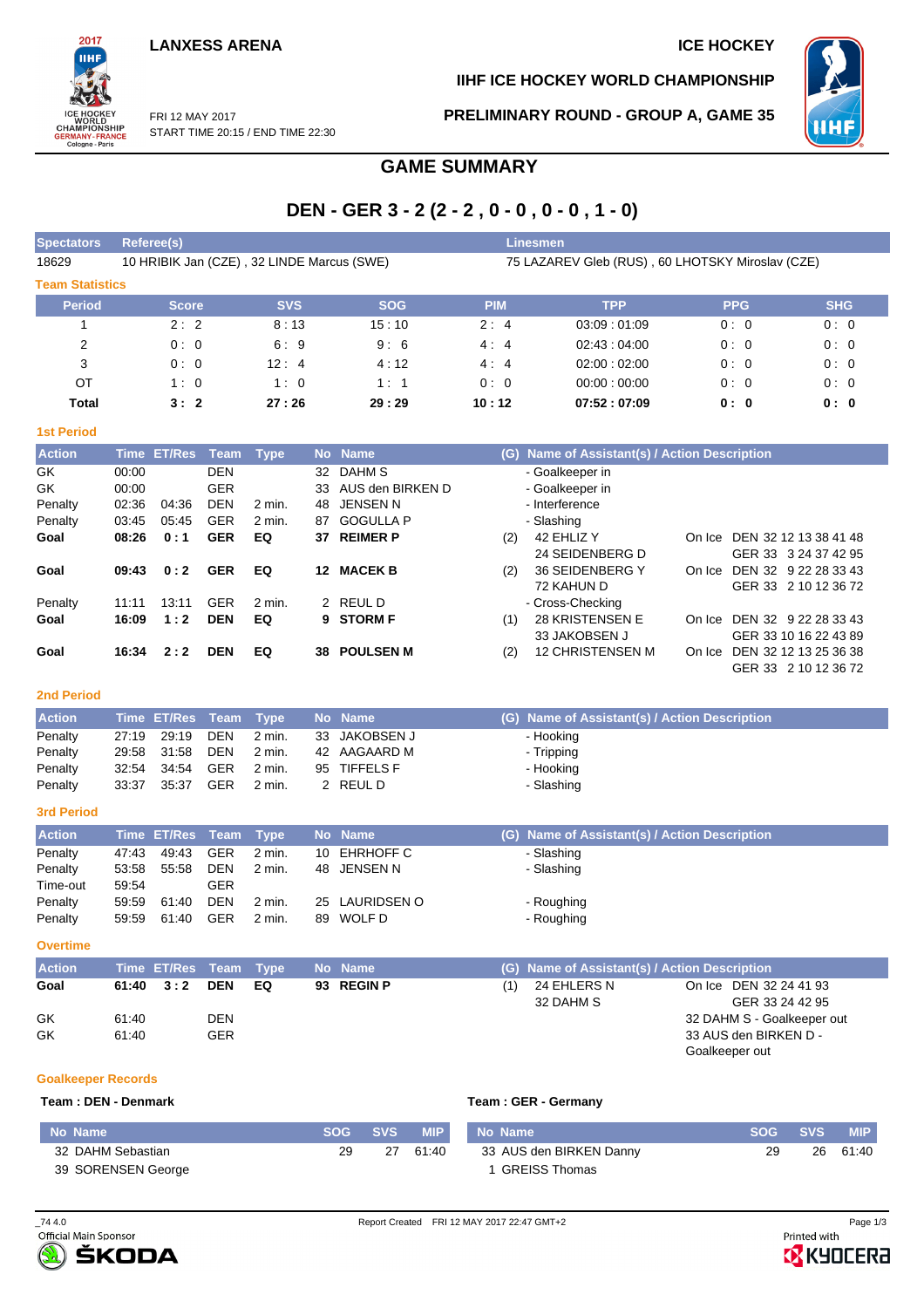### **LANXESS ARENA ICE HOCKEY**



FRI 12 MAY 2017 START TIME 20:15 / END TIME 22:30

## **IIHF ICE HOCKEY WORLD CHAMPIONSHIP**



### **PRELIMINARY ROUND - GROUP A, GAME 35**

**Game Statistics Team : DEN (red)**

| $1$ vani . DEN (row) |                           |    |          |             |                |    |          |                      |            |    |                      |          |             |          |          |      |                |                             |           |                           |            |            |
|----------------------|---------------------------|----|----------|-------------|----------------|----|----------|----------------------|------------|----|----------------------|----------|-------------|----------|----------|------|----------------|-----------------------------|-----------|---------------------------|------------|------------|
|                      | Head Coach: KARLSSON Jan  |    |          |             |                |    |          |                      |            |    | <b>Shots on Goal</b> |          | Time on Ice |          |          |      |                |                             |           |                           |            |            |
| <b>No Pos</b>        | <b>Name</b>               | G. | А        | P           |                |    |          | PIM FO+ FO- FO+/-    | FO%        |    | $\overline{2}$       |          | 3 OT TS     |          | $+/-$    |      | $\overline{2}$ | 3                           | <b>OT</b> | <b>TOT</b>                | <b>SHF</b> | <b>AVG</b> |
| 24 F                 | <b>EHLERS Nikolaj</b>     | 0  | 1        | 1           | $\mathbf 0$    | 0  | 0        | 0                    | 0.00       | 0  | 0                    |          | 0           | 1        | $+1$     | 7:00 | 5:08           | 4:52                        | 0:50      | 17:50                     | 23         | 0:46       |
| 29 F                 | MADSEN Morten +A          | 0  | 0        | $\Omega$    | 0              | 2  | 0        | $\mathbf{2}^{\circ}$ | 100.00     | 1  | 0                    | 0        | 0           |          | $\Omega$ | 5:59 |                | $4:35$ 5:07 0:50            |           | 16:31                     | 27         | 0:36       |
| 41 D                 | <b>JENSEN Jesper</b>      | 0  | 0        | 0           | 0              | 0  | 0        | 0                    | 0.00       | 0  | 1                    | 0        | 0           | 1        | O        | 9:34 |                | $9:02$ $9:03$ $0:50$        |           | 28:29                     | 32         | 0:53       |
| 48 D                 | <b>JENSEN Nicholas</b>    | 0  | 0        | $\Omega$    | 4              | 0  | 0        | 0                    | 0.00       | 2  | 0                    |          | 0           | 2        |          | 6:11 |                | 8:11 5:50 0:00              |           | 20:12                     | 26         | 0:46       |
| 93 F                 | REGIN Peter +A            | 1  | $\Omega$ | 1           | 0              | 8  | 11       | -3                   | 42.11      |    | 0                    | 0        |             | 2        | $+1$     | 6:36 |                |                             |           | 6:23 5:26 0:50 19:15      | 28         | 0:41       |
| 9 F                  | <b>STORM Frederik</b>     | 1  | $\Omega$ | 1           | 0              | 0  | 2        | $-2$                 | 0.00       | 2  | 0                    | 0        | $\Omega$    | 2        | 0        |      |                |                             |           | 5:50 6:13 5:20 0:00 17:23 | 24         | 0:43       |
| 22 D                 | <b>LAURIDSEN Markus</b>   | 0  | $\Omega$ | 0           | 0              | 0  | 0        | 0                    | 0.00       | 3  | 1                    | 2        | 0           | 6        | 0        | 6:39 |                | 4:51 5:34 0:00              |           | 17:04                     | 24         | 0:42       |
| 28 D                 | <b>KRISTENSEN Emil</b>    | 0  |          | 1           | 0              | 0  | 0        | 0                    | 0.00       | 0  |                      | 0        | 0           | 1        | 0        | 6:25 |                | 6:08 5:22 0:50              |           | 18:45                     | 25         | 0:45       |
| 33 F                 | <b>JAKOBSEN Julian</b>    | 0  |          | 1           | $\overline{2}$ | 5  | 4        | 1                    | 55.56      | 0  | 0                    | 0        | 0           | 0        | 0        |      |                |                             |           | 6:22 5:12 6:58 0:50 19:22 | 27         | 0:43       |
| 43 F                 | <b>HARDT Nichlas</b>      | 0  | 0        | $\mathbf 0$ | 0              | 0  | 0        | 0                    | 0.00       | 0  | 3                    | $\Omega$ | $\mathbf 0$ | 3        | $\Omega$ |      |                |                             |           | 6:13 7:29 7:31 0:00 21:13 | 32         | 0:39       |
| 12 F                 | <b>CHRISTENSEN Mads</b>   | 0  |          | 1           | 0              | 0  |          | $-1$                 | 0.00       | 2  |                      | 0        | 0           | 3        | 0        |      |                |                             |           | 5.50 5.37 7.17 0.00 18.44 | 22         | 0:51       |
| 13 F                 | GRFFN Morten +C           | 0  | 0        | 0           | 0              | 7  | 7        | 0                    | 50.00      | 0  | 0                    | 0        | 0           | 0        | 0        | 5:39 |                | 6:09 7:23 0:00              |           | 19:11                     | 27         | 0:42       |
| 25 D                 | <b>LAURIDSEN Oliver</b>   | 0  | 0        | $\mathbf 0$ | 2              | 0  | 0        | 0                    | 0.00       | 2  | 1                    | 0        | 0           | 3        | $+1$     |      |                | 5:56 6:24 8:37 0:00         |           | 20:57                     | 29         | 0:43       |
| 36 D                 | <b>LASSEN Matias</b>      | 0  | 0        | 0           | 0              | 0  | 0        | 0                    | 0.00       | 0  | 0                    | 0        | 0           | 0        | $+1$     |      |                | 3:12 2:39 3:36 0:00         |           | 9:27                      | 16         | 0:35       |
| 38 F                 | POULSEN Morten (BP)       | 1  | $\Omega$ | 1           | 0              | 0  | $\Omega$ | 0                    | 0.00       |    |                      | 1        | 0           | 3        | $\Omega$ |      |                | 4:06 5:32 6:46 0:00         |           | 16:24                     | 23         | 0:42       |
| 2 D                  | <b>BRUGGISSER Phillip</b> | 0  | 0        | 0           | 0              | 0  | 0        | 0                    | 0.00       | 0  | 0                    | 0        | 0           | 0        | $\Omega$ |      |                | $0:00$ $0:00$ $0:00$ $0:00$ |           | 0:00                      | 0          | 0:00       |
| 42 F                 | <b>AAGAARD Mikkel</b>     | 0  | 0        | $\mathbf 0$ | 2              | 1  |          | 0                    | 50.00      | 0  | 0                    | 0        | 0           | 0        | 0        |      |                | 2:14 1:46 0:00 0:00         |           | 4:00                      | 8          | 0:30       |
| 50 F                 | <b>BAU Mathias</b>        | 0  | 0        | 0           | 0              | 0  | 0        | 0                    | 0.00       | 0  | 0                    | 0        | 0           | 0        | 0        |      |                | 1:55 1:25 0:40 0:00         |           | 4:00                      | 8          | 0:30       |
| 60 F                 | <b>RUSSELL Patrick</b>    | 0  | 0        | 0           | 0              | 0  | 0        | 0                    | 0.00       | 1  | 0                    | 0        | 0           | 1        | 0        | 2:06 |                | 3:04 2:24 0:00              |           | 7:34                      | 9          | 0:50       |
| 72 F                 | <b>MEYER Nicolai</b>      | 0  | 0        | 0           | 0              | 0  | 0        | 0                    | 0.00       | 0  | 0                    | $\Omega$ | 0           | $\Omega$ | $\Omega$ |      |                | $0:00$ $0:00$ $0:00$ $0:00$ |           | 0:00                      | 0          | 0:00       |
| 32 GK                | <b>DAHM Sebastian</b>     | 0  | 1        | 1           | 0              |    |          |                      |            | 0  | 0                    | 0        | 0           | 0        |          |      |                |                             |           |                           |            |            |
| 39 GK                | <b>SORENSEN George</b>    | 0  | $\Omega$ | $\Omega$    | 0              |    |          |                      |            | 0  | 0                    | 0        | 0           | 0        |          |      |                |                             |           |                           |            |            |
| Total                |                           | 3  | 5        | 8           | 10             | 23 | 26       |                      | $-3$ 46.94 | 15 | 9                    | 4        | 1           | 29       |          |      |                |                             |           |                           |            |            |

#### **Team : GER (white) Head Coach :** STURM Marco **Shots on Goal <b>Shots on Goal Shots on Goal <b>Time on Ice**<br>No Best Name **Shots on Community** Communication Communication Communication Communication Communication Communication Communication Com **No Pos Name G A P PIM FO+ FO- FO+/- FO% 1 2 3 OT TS +/- 1 2 3 OT TOT SHF AVG** 2 D REUL Denis 0 0 0 4 0 0 0 0.00 0 0 0 0 0 0 4:52 5:19 5:06 0:00 15:17 22 0:41 10 D EHRHOFF Christian +C 0 0 0 2 0 0 0 0.00 0 2 1 0 3 -1 8:5111:16 7:16 0:35 27:58 41 0:40<br>1 0 1 0 1 0 1 0 1 0 0 0 0 0 1 0 4:25 5:28 3:39 1:03 14:35 22 0:39 MACEK Brooks 1 0 1 0 1 0 1 0 1 100.00 1 0 0 0 1 0 4:25 5:28 3:39 1:03 14:35 22 0:39 36 F SEIDENBERG Yannic 0 1 1 0 2 4 -2 33.33 2 0 1 0 3 0 4:49 5:47 4:58 0:00 15:34 25 0:37 72 F KAHUN Dominik 0 1 1 0 4 3 1 57.14 0 1 0 0 1 0 4:52 4:47 5:56 0:47 16:22 21 0:46 24 D SEIDENBERG Dennis +A (BP) 0 1 1 0 0 0 0 0 0.00 1 0 0 1 2 0 6:40 7:05 8:34 0:50 23:09 37 0:37<br>37 F REIMER Patrick 1 0 1 0 0 0 0 0.00 1 0 2 0 3 +1 3:56 5:11 4:55 0:55 14:57 22 0:40 37 F REIMER Patrick  $\begin{array}{cccccccc} 1 & 0 & 1 & 0 & 0 & 0 & 0 & 0.00 & 1 & 0 & 2 & 0 & 3 & +1 & 3:56 & 5:11 & 4:55 & 0:55 & 14:57 \\ 42 & F & EHLIZ Yasin & 0.01 & 0.0 & 1 & 1 & 0 & 0 & 0 & 0 & 0.00 & 1 & 0 & 1 & 0 & 2 & 0 & 4:47 & 4:37 & 7:17 & 0:00 & 16:41 \end{array}$ 42 F EHLIZ Yasin 0 1 1 0 0 0 0 0.00 1 0 1 0 2 0 4:47 4:37 7:17 0:00 16:41 29 0:34 91 D MULLER Moritz 0 0 0 0 0 0 0 0.00 0 0 0 0 0 0 2:31 0:00 0:00 0:00 2:31 4 0:37 95 F TIFFELS Frederik 0 0 0 2 4 5 -1 44.44 2 1 1 0 4 0 4:04 5:54 4:39 0:50 15:27 25 0:37 16 D ABELTSHAUSER Konrad 0 0 0 0 0 0 0 0 0 0 0 0 0 0 0 0 1 5:49 3:48 3:50 0:00 13:27 17 0:47<br>22 F PLACHTA Matthias 0 0 0 0 0 2 -2 0.00 0 0 1 0 1 -1 5:29 5:38 6:16 0:00 17:23 29 0:35 22 F PLACHTA Matthias 0 0 0 0 0 2 -2 0.00 0 0 1 0 1 -1 5:29 5:38 6:16 0:00 17:23 29<br>48 D HORDLER Frank 0 0 0 0 0 0 0 0 0 0 0 0 0 1 0 1 0 6:07 3:47 6:46 0:00 16:40 23 48 D HORDLER Frank 0 0 0 0 0 0 0 0.00 0 0 1 0 1 0 6:07 3:47 6:46 0:00 16:40 23 0:43 55 F SCHUTZ Felix 0 0 0 0 9 2 7 81.82 0 0 0 0 0 0 5:16 4:03 3:58 0:00 13:17 19 0:41 87 F GOGULLA Philip 0 0 0 2 0 0 0 0.00 0 0 0 0 0 0 5:31 4:52 3:26 0:00 13:49 20 0:41 3 D KRUEGER Justin 0 0 0 0 0 0 0 0.00 0 0 0 0 0 +1 3:29 5:06 6:21 0:00 14:56 26 0:34 17 F KINK Marcus +A 0 0 0 0 0 0 1 -1 0.00 0 0 1 0 1 0 4:18 4:45 3:27 0:00 12:30<br>43 F FALISER Gerrit 0 0 0 0 6 5 1 54.55 1 0 3 0 4 -1 5:04 3:22 4:40 0:00 13:06 43 F FAUSER Gerrit 0 0 0 0 0 6 5 1 54.55 1 0 3 0 4 -1 5:04 3:22 4:40 0:00 13:06 18 0:43<br>1 89 F WOLF David 0 0 0 0 2 0 1 -1 0.00 1 2 0 0 3 -1 4:53 4:57 6:27 0:00 16:17 25 0:39 89 F M -1 0.00 1 2 0 0 3 -1 4:53 4:57 6:27 0:00 16:17 25 1 GK GREISS Thomas 0 0 0 0 0 0 0 0 0 33 GK AUS den BIRKEN Danny 0 0 0 0 0 0 0 0 0 **Total 2 4 6 12 26 23 3 53.06 10 6 12 1 29**